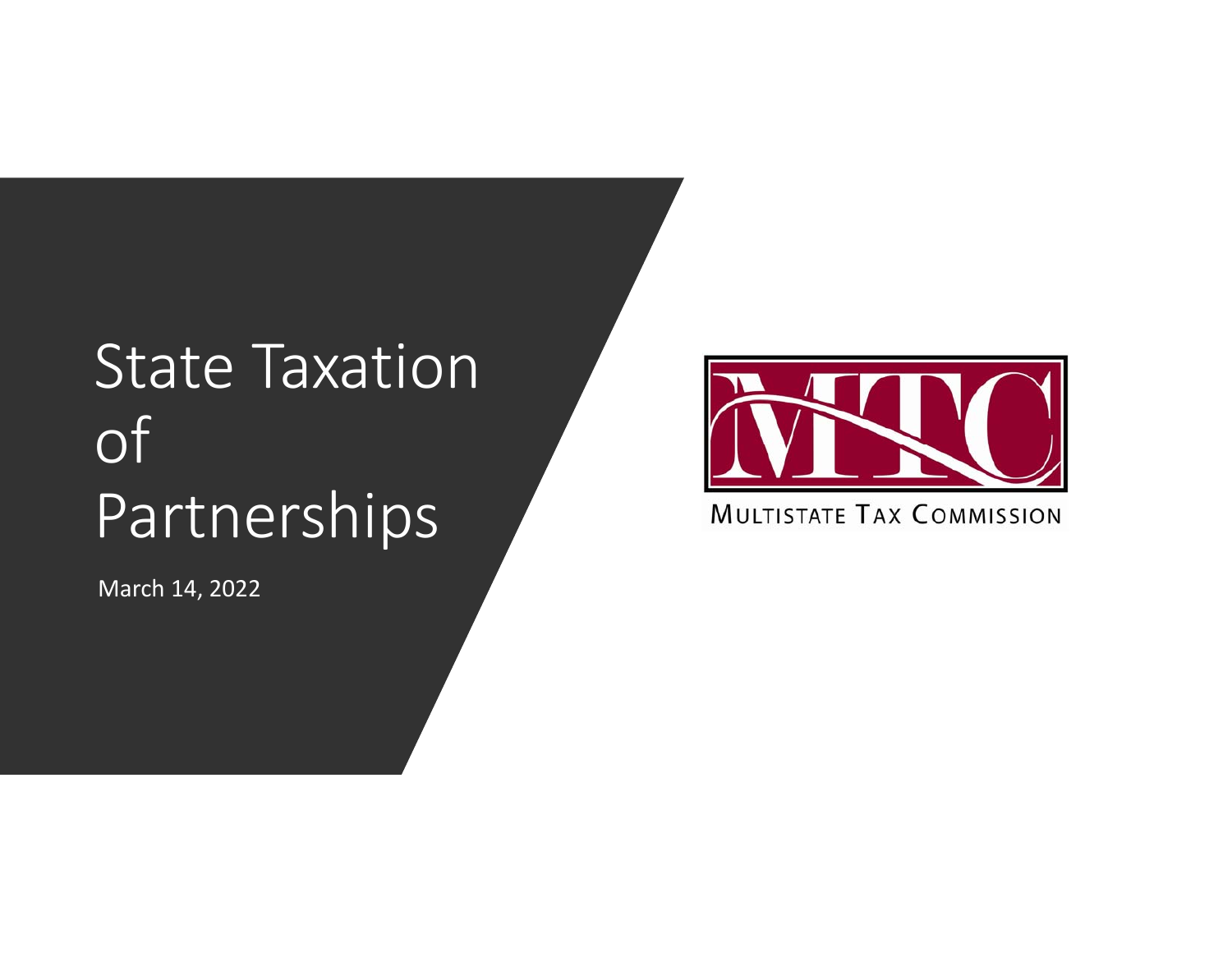#### Project Status

#### • **Investment Partnership White Paper**

- Investment partnerships defined broadly account for a majority of all partnership income.
- The vast majority of this income is portfolio income ‐ interest, dividends, and capital gains.
- Investment partnerships are lightly regulated and not publicly traded.
- State rules vary.
- **Subchapter K Training**
	- Recorded sessions provided to state personnel that wish to participate in the training
	- Focusing on basic understanding of the Subchapter K rules that have implications for state taxation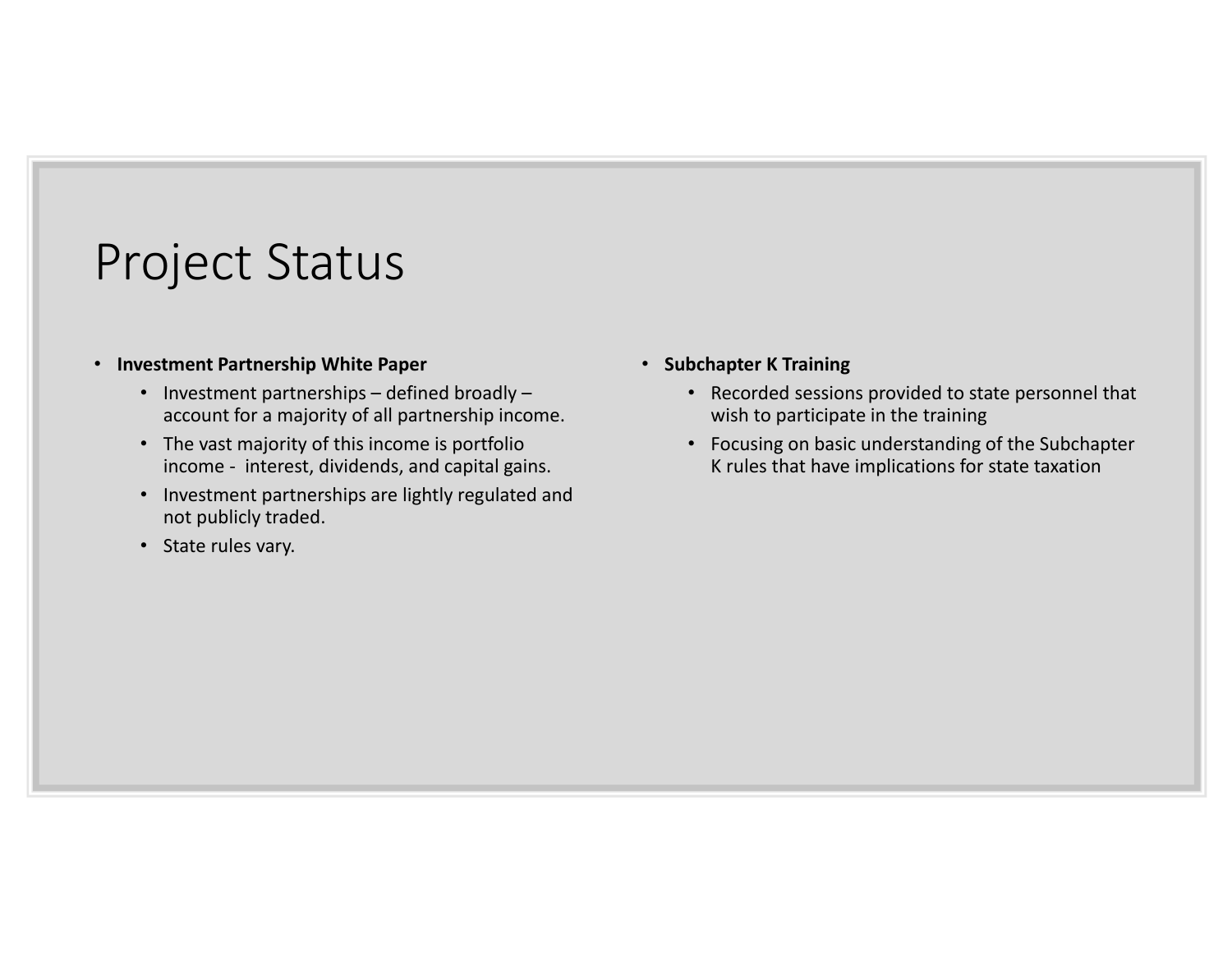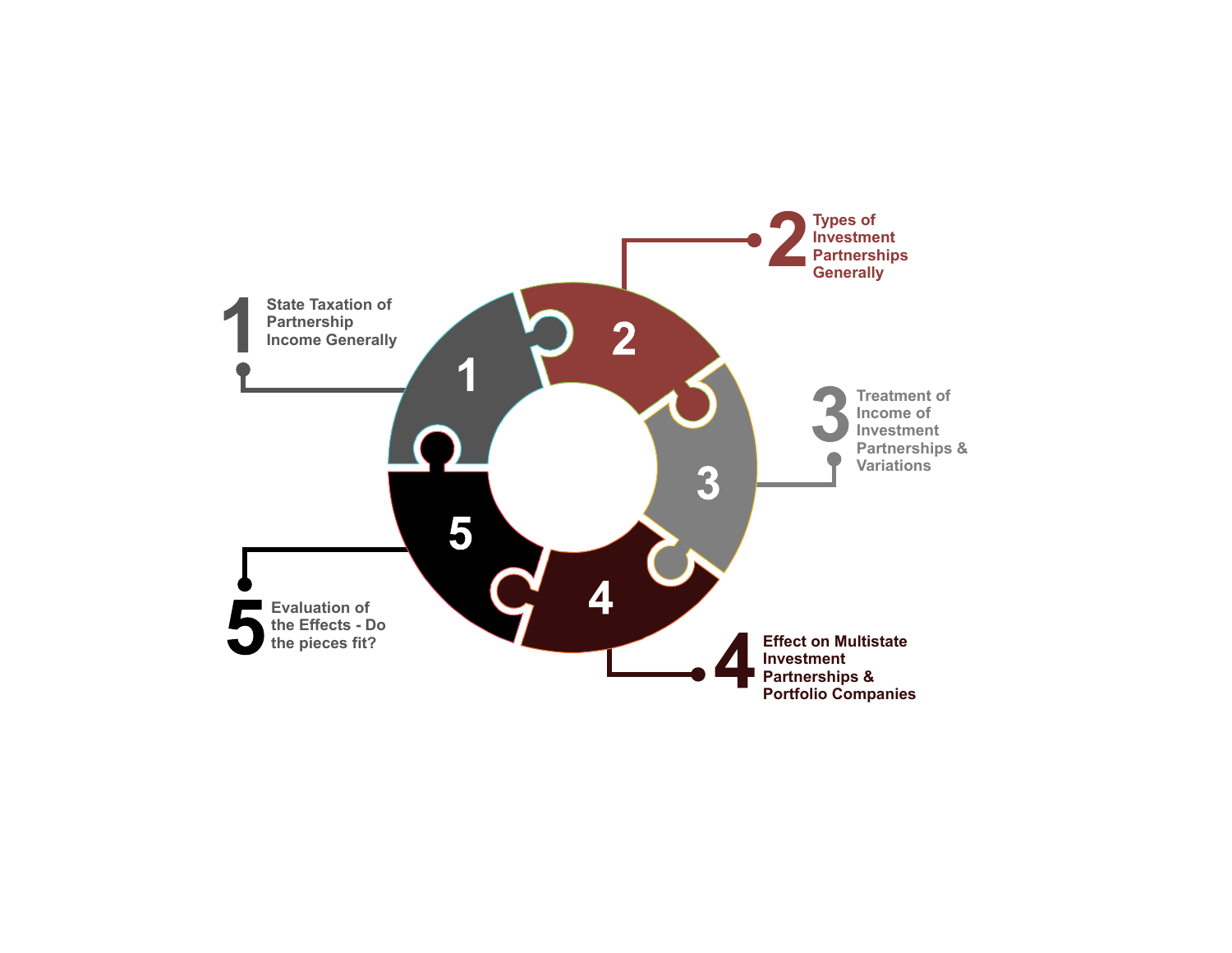### Federal Partnership Taxation Training

- Began rolling out to work group members on March 4
- Six videos available so far
	- 20 25 minutes long
- Additional resources available for download

 $\odot$  Overview and Important Terminology **IMPORTANT NON-TAX FEATURES ▶ State Law Framework** ⊙ Partnership Formation & Information Reporting **O** Partnership Operations **BASICS OF SUBCHAPTER K** ⊙ Overview of the Purpose & Goals of Subchapter K ⊙ Overview of Partnership Lifecycle **COURSE SURVEY** ☑ Survey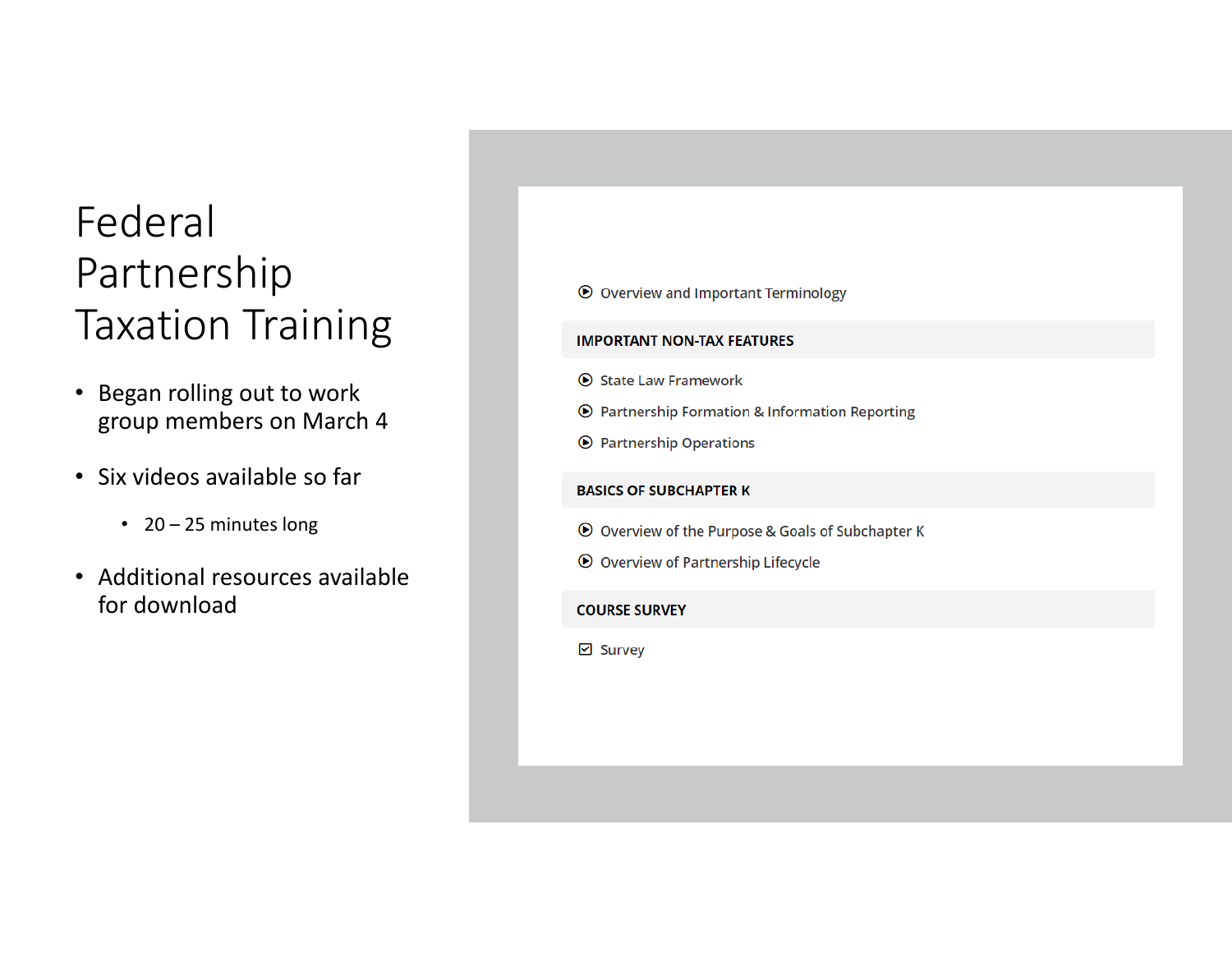## Federal Partnership Taxation **Training**

- Next steps
	- Recording additional videos
	- Posting a detailed syllabus
	- Making the course available to state employees that are not members of the work group
		- Send email to cbarber@mtc.gov requesting access
		- Begin giving access March 21